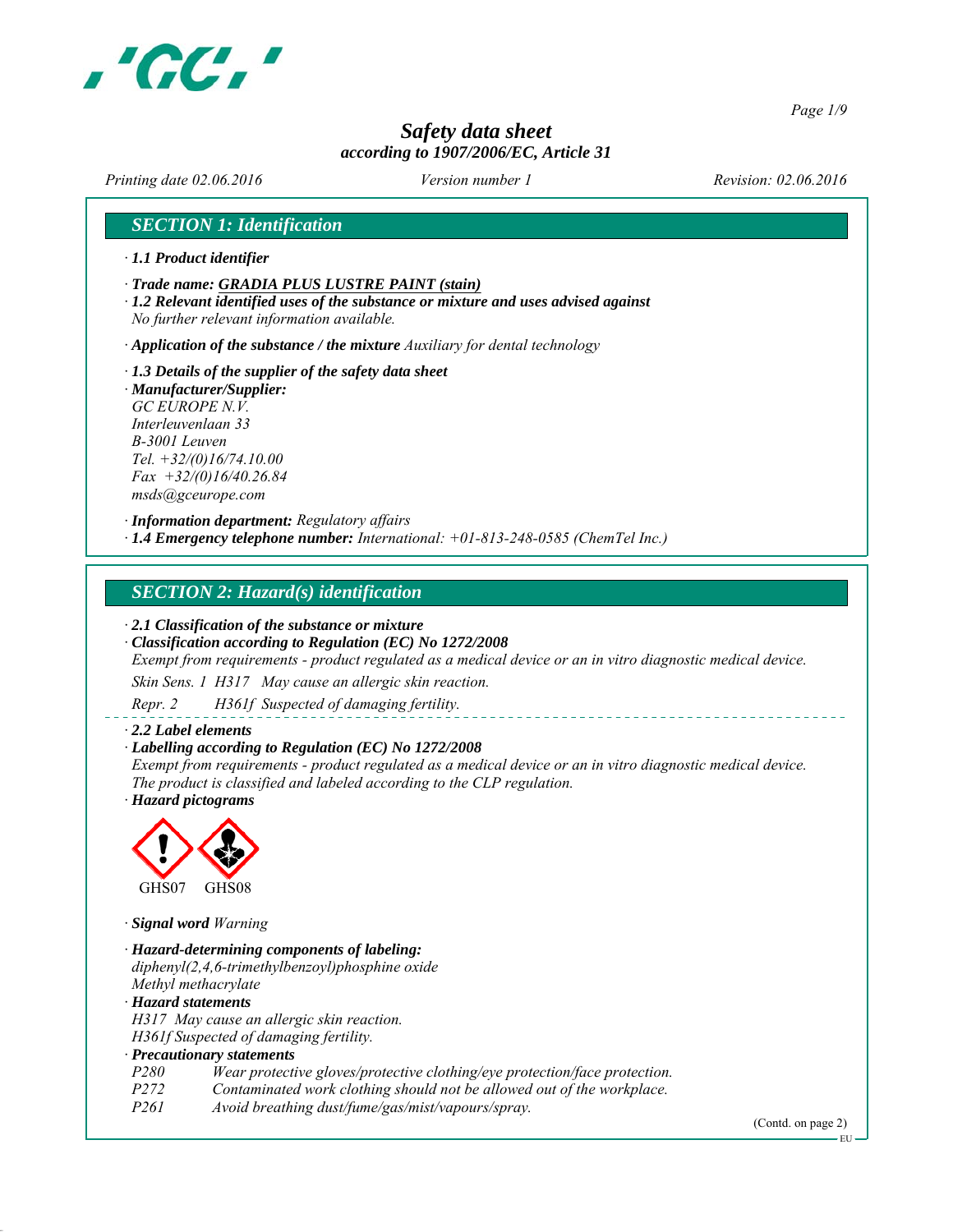*Printing date 02.06.2016 Revision: 02.06.2016 Version number 1*

(Contd. of page 1)

# *Trade name: GRADIA PLUS LUSTRE PAINT (stain)*

*P308+P313 IF exposed or concerned: Get medical advice/attention.*

*P405 Store locked up.*

*P501 Dispose of contents/container in accordance with local/regional/national/international regulations.*

*∙ Additional information:*

*82,1 % of the mixture consists of component(s) of unknown toxicity.*

*Contains 82,1 % of components with unknown hazards to the aquatic environment.*

*∙ 2.3 Other hazards*

*∙ Results of PBT and vPvB assessment*

*∙ PBT: Not applicable.*

*∙ vPvB: Not applicable.*

# *SECTION 3: Composition/information on ingredients*

*∙ 3.2 Chemical characterization: Mixtures*

*∙ Description:*

*Only substances required to be mentioned according to Annex II of regulation 1907/2006 are listed. Information on the other substances that may be present can be obtained upon request.*

#### *∙ Dangerous components:*

|                                                                                         | 75980-60-8 diphenyl(2,4,6-trimethylbenzoyl)phosphine oxide                   | $1 - 5\%$ |  |
|-----------------------------------------------------------------------------------------|------------------------------------------------------------------------------|-----------|--|
|                                                                                         | [Repr. 2, H361f]                                                             |           |  |
|                                                                                         | $80-62-6$ Methyl methacrylate                                                | $1 - 5\%$ |  |
|                                                                                         | Flam. Liq. 2, H225; Skin Irrit. 2, H315; Skin Sens. 1, H317; STOT SE 3, H335 |           |  |
| Additional information: For the wording of the listed risk phrases refer to section 16. |                                                                              |           |  |

*SECTION 4: First-aid measures*

*∙ 4.1 Description of first aid measures*

#### *∙ General information:*

*Immediately remove any clothing soiled by the product.*

*If symptoms persist consult doctor.*

*∙ After inhalation:*

*Supply fresh air. If required, provide artificial respiration. Keep patient warm. Consult doctor if symptoms persist.*

*Take affected persons into fresh air and keep quiet.*

*∙ After skin contact:*

*Immediately wash with water and soap and rinse thoroughly.*

*Seek medical treatment.*

*If skin irritation continues, consult a doctor.*

*∙ After eye contact:*

*Rinse opened eye for several minutes under running water. If symptoms persist, consult a doctor.*

- *∙ After swallowing:*
- *Rinse out mouth and then drink plenty of water.*
- *If symptoms persist consult doctor.*

*∙ 4.2 Most important symptoms and effects, both acute and delayed Allergic reactions*

- *∙ 4.3 Indication of any immediate medical attention and special treatment needed*
- *No further relevant information available.*

(Contd. on page 3)

EU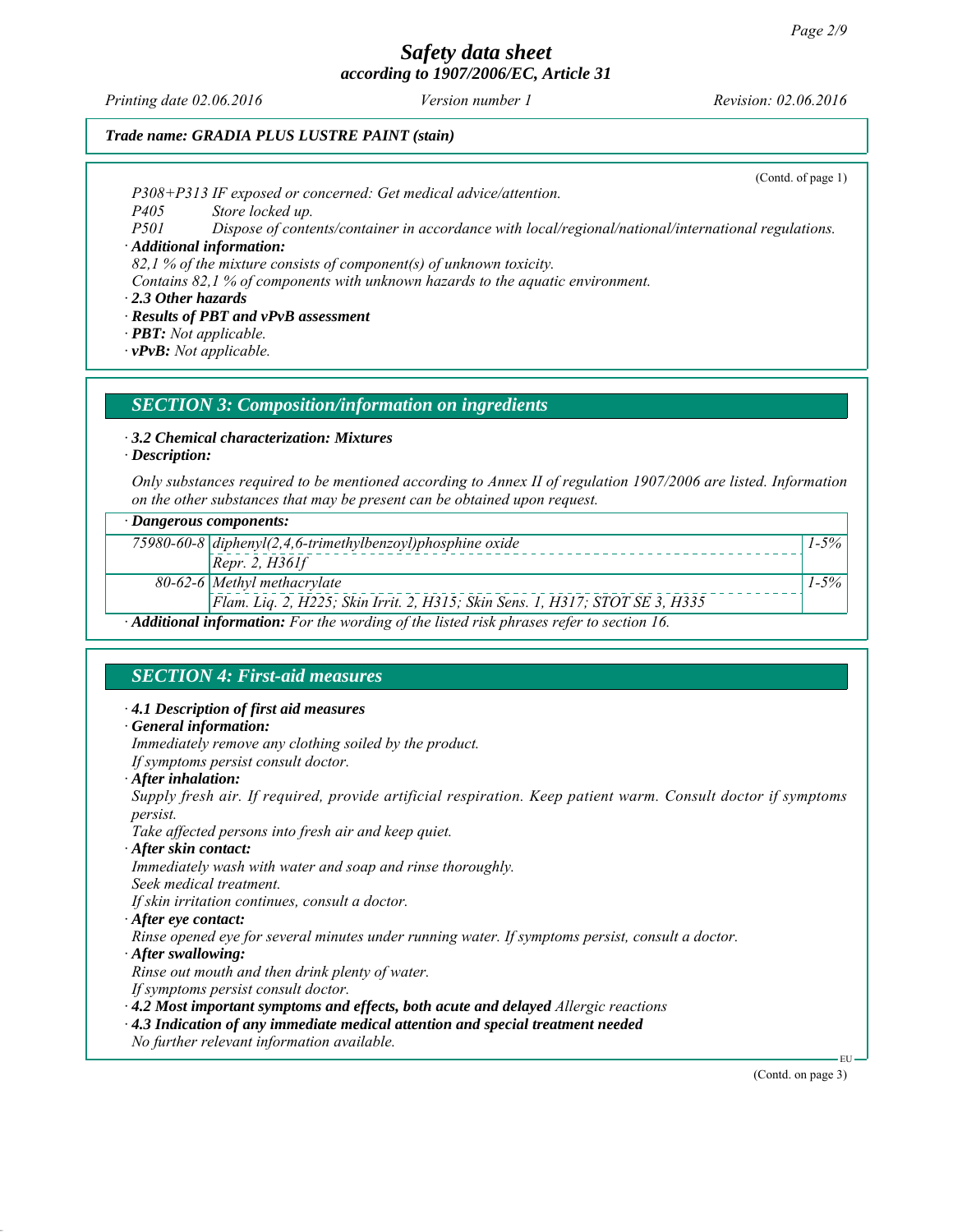*Printing date 02.06.2016 Revision: 02.06.2016 Version number 1*

*Trade name: GRADIA PLUS LUSTRE PAINT (stain)*

(Contd. of page 2)

#### *SECTION 5: Fire-fighting measures*

- *∙ 5.1 Extinguishing media*
- *∙ Suitable extinguishing agents:*

*CO2, extinguishing powder or water spray. Fight larger fires with water spray or alcohol resistant foam. Use fire fighting measures that suit the environment.*

- *∙ For safety reasons unsuitable extinguishing agents: Water with full jet*
- *∙ 5.2 Special hazards arising from the substance or mixture*
- *Formation of toxic gases is possible during heating or in case of fire.*
- *∙ 5.3 Advice for firefighters*
- *∙ Protective equipment: Wear self-contained respiratory protective device.*
- *∙ Additional information*

*Dispose of fire debris and contaminated fire fighting water in accordance with official regulations.*

#### *SECTION 6: Accidental release measures*

*∙ 6.1 Personal precautions, protective equipment and emergency procedures Remove persons from danger area. Wear protective equipment. Keep unprotected persons away. Avoid contact with the eyes and skin. Wear protective clothing. ∙ 6.2 Environmental precautions: Do not allow product to reach sewage system or any water course. Do not allow to penetrate the ground/soil. Do not allow to enter sewers/ surface or ground water.*

*∙ 6.3 Methods and material for containment and cleaning up: Allow to evaporate.*

*Absorb liquid components with liquid-binding material.*

*Dispose of the collected material according to regulations.*

- *∙ 6.4 Reference to other sections*
- *See Section 7 for information on safe handling.*
- *See Section 8 for information on personal protection equipment.*

*See Section 13 for disposal information.*

# *SECTION 7: Handling and storage*

*∙ 7.1 Precautions for safe handling Ensure good ventilation/exhaustion at the workplace. Prevent formation of aerosols. Avoid contact with the eyes and skin.*

*∙ Information about protection against explosions and fires: No special measures required.*

*∙ 7.2 Conditions for safe storage, including any incompatibilities*

*∙ Storage:*

*∙ Requirements to be met by storerooms and receptacles: Store only in unopened original receptacles.*

- *∙ Information about storage in one common storage facility: Store away from foodstuffs.*
- *∙ Further information about storage conditions: None.*
- *∙ 7.3 Specific end use(s) No further relevant information available.*

(Contd. on page 4)

EU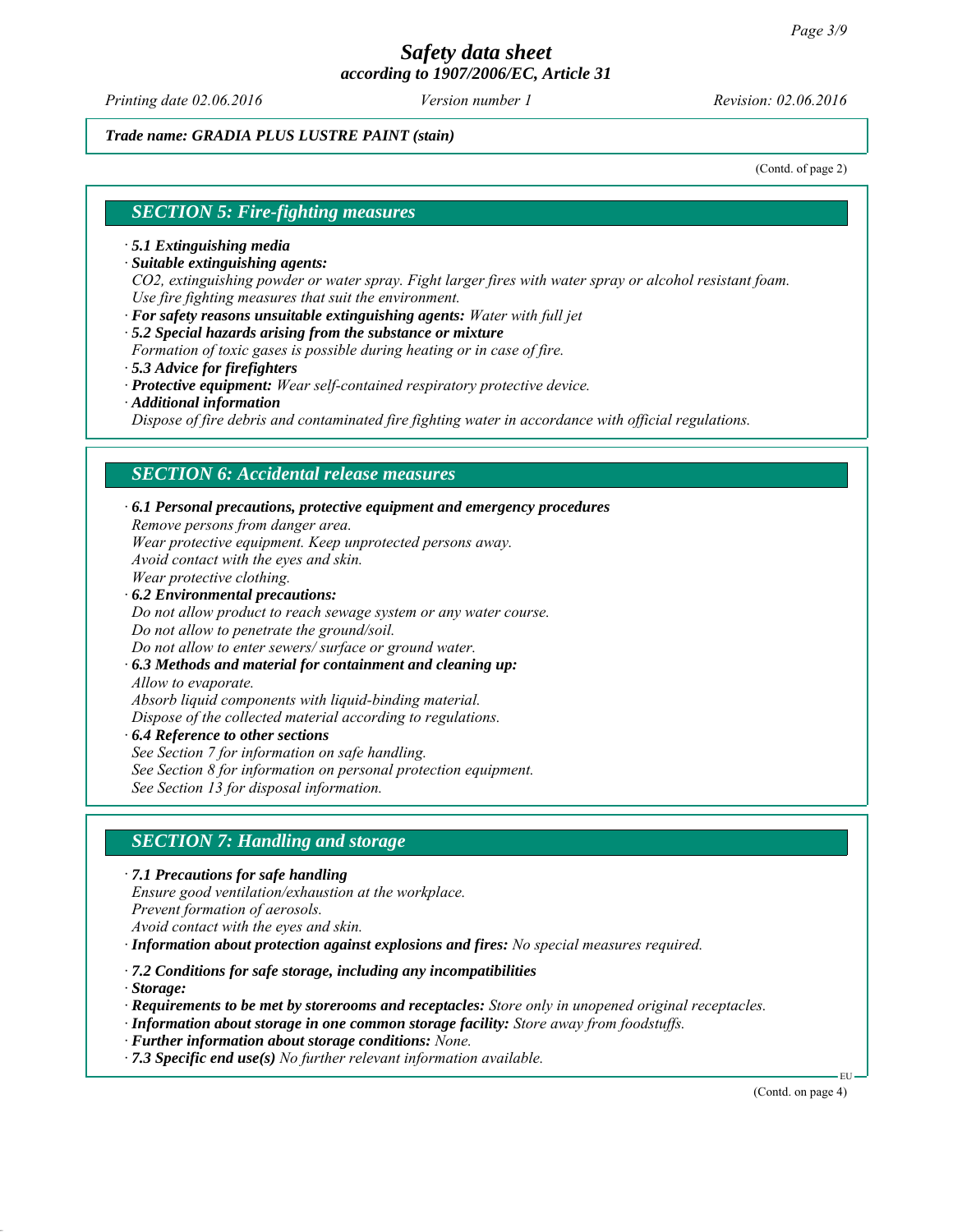# *Safety data sheet*

*according to 1907/2006/EC, Article 31*

*Printing date 02.06.2016 Revision: 02.06.2016 Version number 1*

*Trade name: GRADIA PLUS LUSTRE PAINT (stain)*

(Contd. of page 3)

#### *SECTION 8: Exposure controls/personal protection*

*∙ Additional information about design of technical systems: No further data; see item 7.*

#### *∙ 8.1 Control parameters*

*∙ Components with limit values that require monitoring at the workplace:*

#### *80-62-6 Methyl methacrylate*

*IOELV Short-term value: 100 ppm*

*Long-term value: 50 ppm*

*∙ DNELs*

#### *80-62-6 Methyl methacrylate*

*Dermal DNEL dermal 13,67 mg/kg bw/day (man) (worker, l. te., syst.)*

*Inhalative DNEL inhalation 208 mg/m3 (air) (worker, l. te., syst.)*

*∙ Additional information: The lists that were valid during the creation were used as basis.*

- *∙ 8.2 Exposure controls*
- *∙ Personal protective equipment:*
- *∙ General protective and hygienic measures:*

*The usual precautionary measures for handling chemicals should be followed.*

*Avoid contact with the eyes and skin.*

*Wash hands before breaks and at the end of work.*

*Avoid contact with the skin.*

*Immediately remove all soiled and contaminated clothing.*

*∙ Breathing equipment:*

*In case of brief exposure or low pollution use respiratory filter device. In case of intensive or longer exposure use respiratory protective device that is independent of circulating air.*

*Suitable respiratory protective device recommended.*

*∙ Protection of hands:*

*Due to missing tests no recommendation to the glove material can be given for the product/ the preparation/ the chemical mixture.*



*Protective gloves*

#### *∙ Material of gloves*

*The selection of the suitable gloves does not only depend on the material, but also on further marks of quality and varies from manufacturer to manufacturer. As the product is a preparation of several substances, the resistance of the glove material can not be calculated in advance and has therefore to be checked prior to the application.*

#### *∙ Penetration time of glove material*

*The exact break through time has to be found out by the manufacturer of the protective gloves and has to be observed.*

*∙ Eye protection:*



*Tightly sealed goggles*

(Contd. on page 5)

EU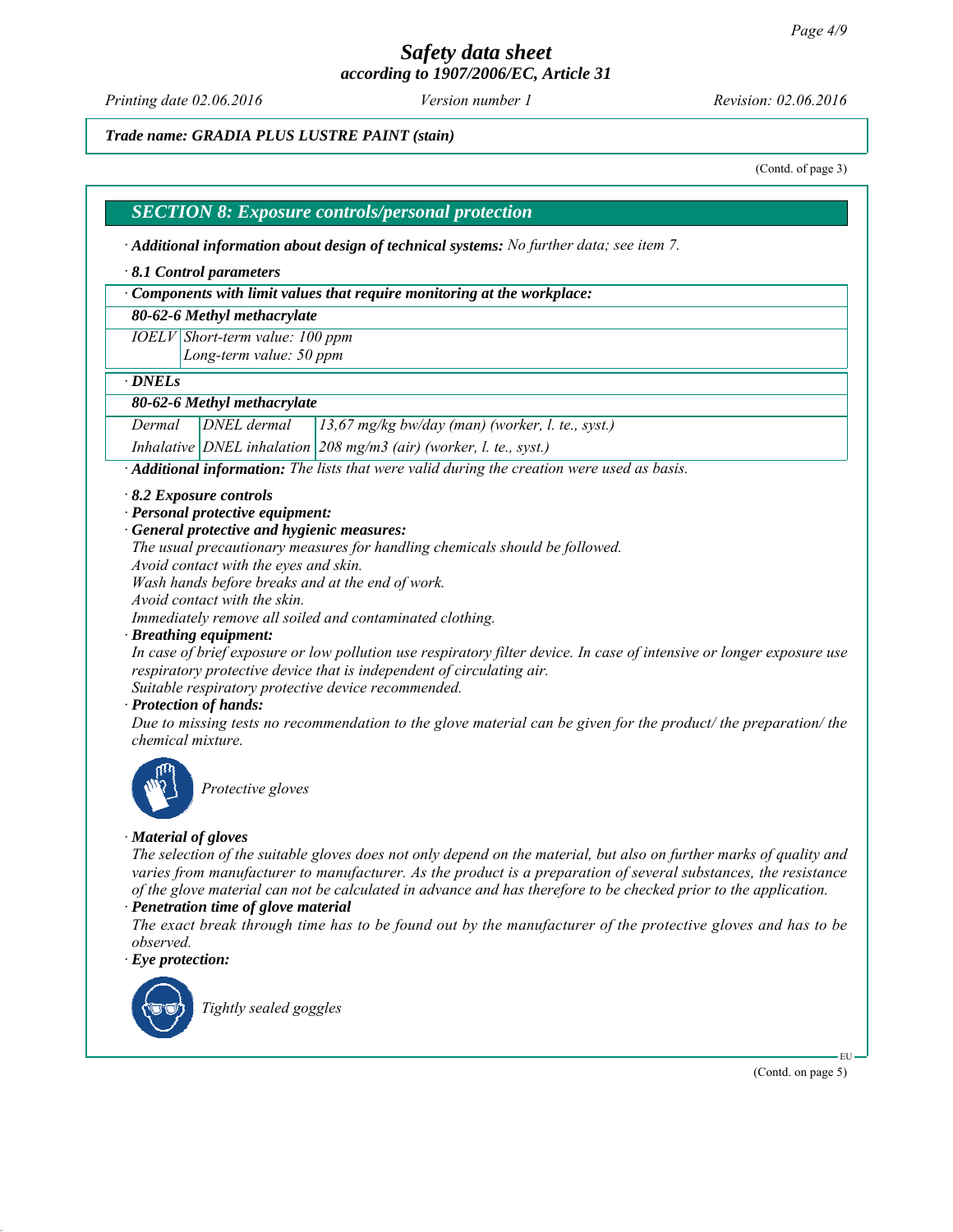*Printing date 02.06.2016 Revision: 02.06.2016 Version number 1*

*Trade name: GRADIA PLUS LUSTRE PAINT (stain)*

(Contd. of page 4)

| · 9.1 Information on basic physical and chemical properties |                                                  |
|-------------------------------------------------------------|--------------------------------------------------|
| <b>General Information</b>                                  |                                                  |
| $\cdot$ Appearance:                                         |                                                  |
| Form:                                                       | Pasty                                            |
| Color:                                                      | Different according to coloring                  |
| $\cdot$ Odor:<br>· Odor threshold:                          | <i><u><b>Odorless</b></u></i><br>Not determined. |
| $\cdot$ pH-value:                                           | Not determined.                                  |
|                                                             |                                                  |
| $\cdot$ Change in condition                                 |                                                  |
| <b>Melting point/Melting range:</b>                         | Undetermined.                                    |
| <b>Boiling point/Boiling range:</b>                         | Undetermined.                                    |
| · Flash point:                                              | Not applicable.                                  |
| · Flammability (solid, gaseous):                            | Not applicable.                                  |
| · Ignition temperature:                                     | Undetermined.                                    |
| · Decomposition temperature:                                | Not determined.                                  |
| · Auto igniting:                                            | Product is not selfigniting.                     |
| · Danger of explosion:                                      | Product does not present an explosion hazard.    |
| · Explosion limits:                                         |                                                  |
| Lower:                                                      | Not determined.                                  |
| <b>Upper:</b>                                               | Not determined.                                  |
| · Vapor pressure:                                           | Not determined.                                  |
| $\cdot$ Density at 20 $\degree$ C:                          | $1 g/cm^3$                                       |
| · Relative density                                          | Not determined.                                  |
| · Vapor density                                             | Not determined.                                  |
| $\cdot$ Evaporation rate                                    | Not determined.                                  |
| · Solubility in / Miscibility with                          |                                                  |
| Water:                                                      | Insoluble.                                       |
| · Partition coefficient (n-octanol/water): Not determined.  |                                                  |
| · Viscosity:                                                |                                                  |
| Dynamic:                                                    | Not determined.                                  |
| Kinematic:                                                  | Not determined.                                  |
| · Solvent content:                                          |                                                  |
| Organic solvents:                                           | $0.0\%$                                          |
| $\cdot$ 9.2 Other information                               | No further relevant information available.       |

# *SECTION 10: Stability and reactivity*

*∙ 10.1 Reactivity No further relevant information available.*

*∙ 10.2 Chemical stability*

*∙ Thermal decomposition / conditions to be avoided: No decomposition if used according to specifications.*

*∙ 10.3 Possibility of hazardous reactions No dangerous reactions known.*

*∙ 10.4 Conditions to avoid No further relevant information available.*

(Contd. on page 6)

 $-EU -$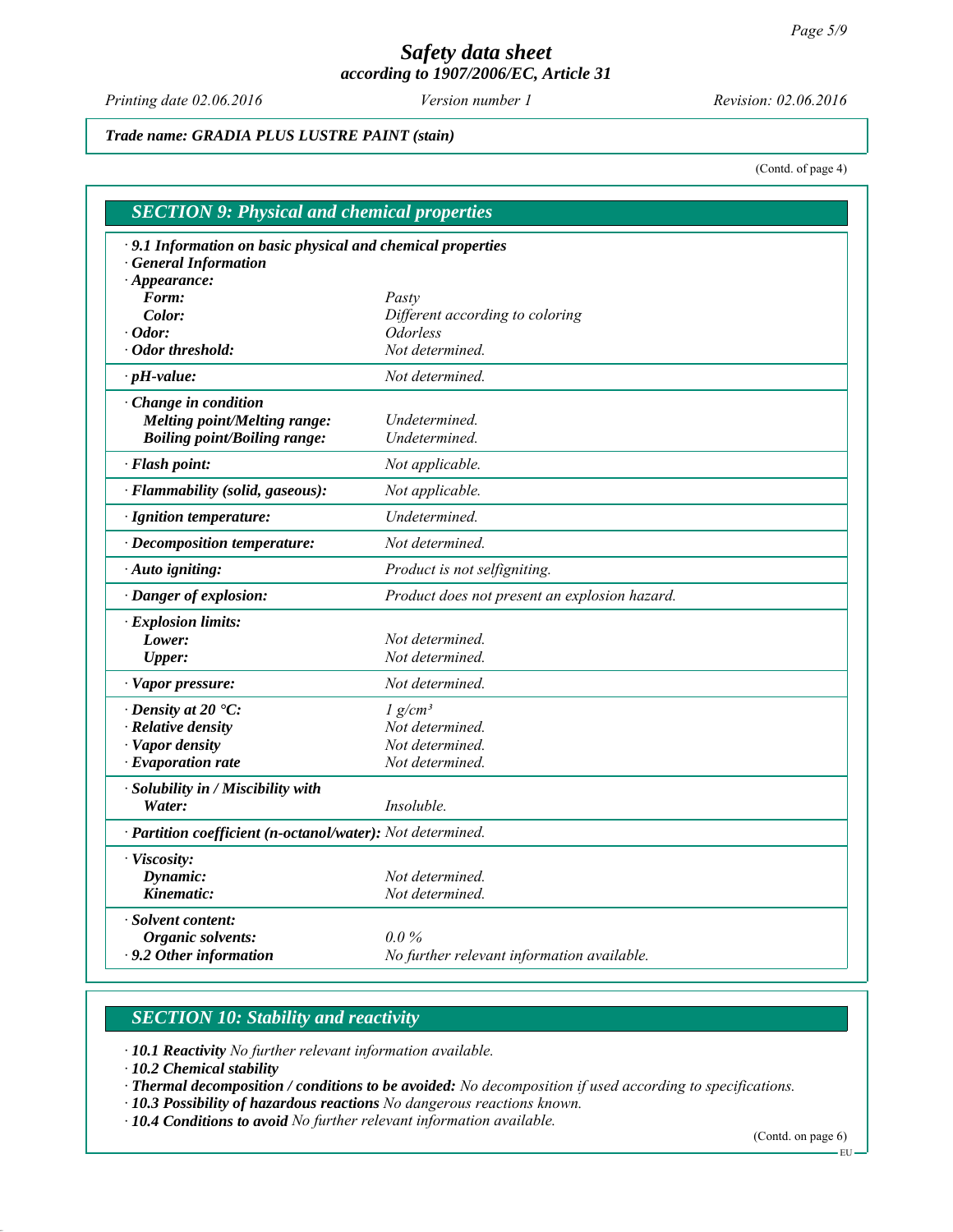*Printing date 02.06.2016 Revision: 02.06.2016 Version number 1*

*Trade name: GRADIA PLUS LUSTRE PAINT (stain)*

*∙ 10.5 Incompatible materials: No further relevant information available.*

*∙ 10.6 Hazardous decomposition products: No dangerous decomposition products known.*

# *SECTION 11: Toxicological information*

*∙ 11.1 Information on toxicological effects*

*∙ Acute toxicity: Based on available data, the classification criteria are not met.*

*∙ LD/LC50 values that are relevant for classification:*

#### *80-62-6 Methyl methacrylate*

*Oral LD50 6000 mg/kg (rabbit) Dermal LD50 >5000 mg/kg (rab) Inhalative LC50/4 h 29,8 mg/l (rat (f+m))*

#### *∙ Primary irritant effect:*

*∙ on the skin: Based on available data, the classification criteria are not met.*

*∙ on the eye: Based on available data, the classification criteria are not met.*

*∙ Sensitization:*

*May cause an allergic skin reaction.*

*∙ Additional toxicological information:*

*∙ Carcinogenic categories*

#### *∙ IARC (International Agency for Research on Cancer)*

*80-62-6 Methyl methacrylate 3* 

*13463-67-7 titanium dioxide 2B*

#### *∙ NTP (National Toxicology Program)*

*None of the ingredients is listed.*

#### *∙ OSHA-Ca (Occupational Safety & Health Administration)*

*None of the ingredients is listed.*

*∙ Repeated dose toxicity No further relevant information available.*

- *∙ CMR effects (carcinogenity, mutagenicity and toxicity for reproduction)*
- *No further relevant information available.*
- *∙ Germ cell mutagenicity Based on available data, the classification criteria are not met.*

*∙ Carcinogenicity Based on available data, the classification criteria are not met.*

*∙ Reproductive toxicity*

*Suspected of damaging fertility.*

- *∙ STOT-single exposure Based on available data, the classification criteria are not met.*
- *∙ STOT-repeated exposure Based on available data, the classification criteria are not met.*
- *∙ Aspiration hazard Based on available data, the classification criteria are not met.*

# *SECTION 12: Ecological information*

*∙ 12.1 Toxicity*

- *∙ Aquatic toxicity: No further relevant information available.*
- *∙ 12.2 Persistence and degradability No further relevant information available.*
- *∙ 12.3 Bioaccumulative potential No further relevant information available.*
- *∙ 12.4 Mobility in soil No further relevant information available.*
- *∙ Additional ecological information:*

*∙ General notes:*

*Water hazard class 1 (Self-assessment): slightly hazardous for water*

(Contd. of page 5)

EU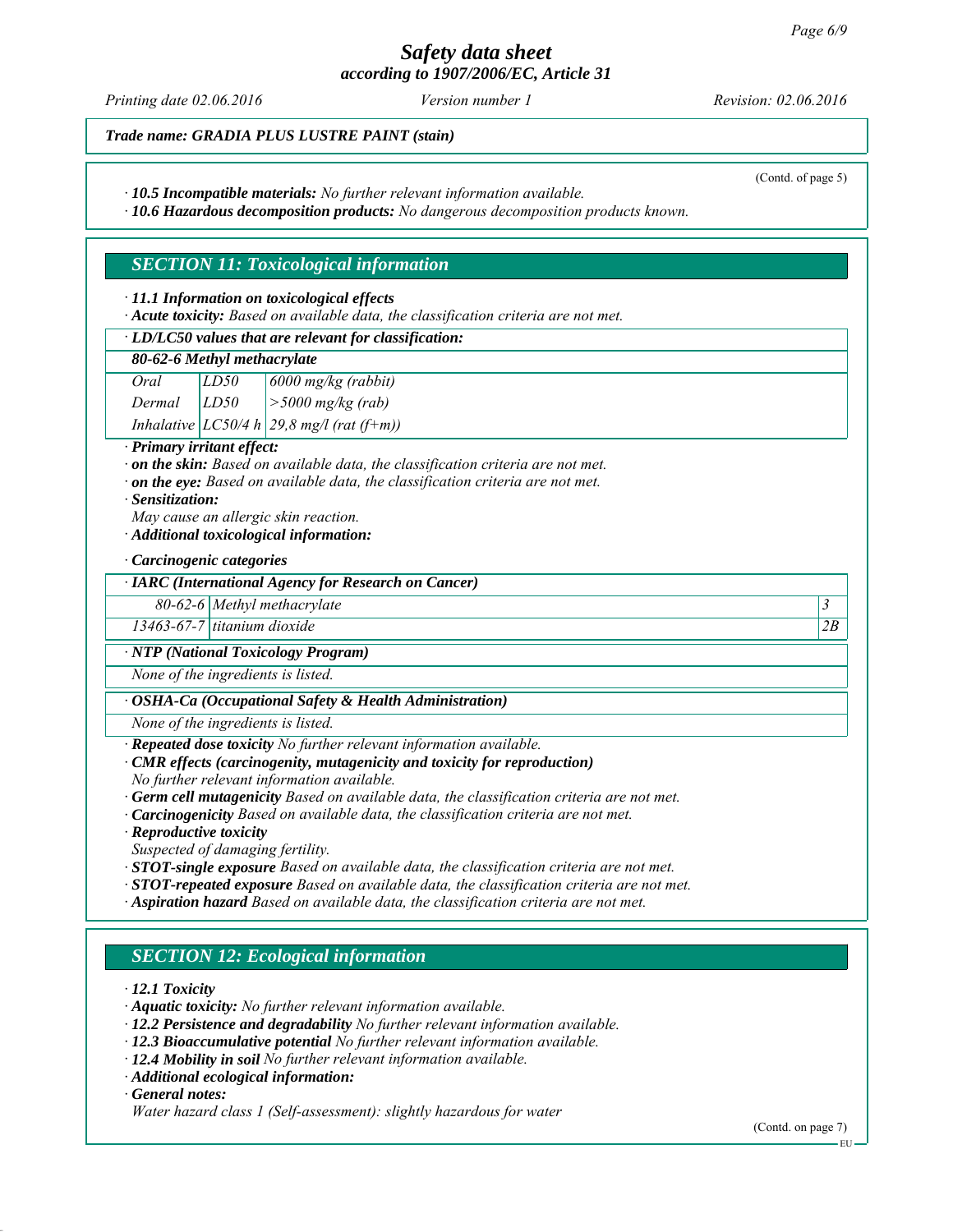*Printing date 02.06.2016 Revision: 02.06.2016 Version number 1*

# *Trade name: GRADIA PLUS LUSTRE PAINT (stain)*

(Contd. of page 6)

*Do not allow undiluted product or large quantities of it to reach ground water, water course or sewage system. ∙ 12.5 Results of PBT and vPvB assessment*

*∙ PBT: Not applicable.*

*∙ vPvB: Not applicable.*

*∙ 12.6 Other adverse effects No further relevant information available.*

# *SECTION 13: Disposal considerations*

#### *∙ 13.1 Waste treatment methods*

#### *∙ Recommendation:*

*Must not be disposed of together with household garbage. Do not allow product to reach sewage system.*

*∙ Uncleaned packagings:*

*∙ Recommendation: Disposal must be made according to official regulations.*

| <b>SECTION 14: Transport information</b>                                                       |                 |  |  |  |
|------------------------------------------------------------------------------------------------|-----------------|--|--|--|
| $\cdot$ 14.1 UN-Number<br>· ADR, ADN, IMDG, IATA                                               | not regulated   |  |  |  |
| $\cdot$ 14.2 UN proper shipping name<br>ADR, ADN, IMDG, IATA                                   | not regulated   |  |  |  |
| $\cdot$ 14.3 Transport hazard class(es)                                                        |                 |  |  |  |
| ADR, ADN, IMDG, IATA<br>$\cdot$ Class                                                          | not regulated   |  |  |  |
| · 14.4 Packing group<br>ADR, IMDG, IATA                                                        | not regulated   |  |  |  |
| $\cdot$ 14.5 Environmental hazards:<br>$\cdot$ Marine pollutant:                               | No              |  |  |  |
| $\cdot$ 14.6 Special precautions for user                                                      | Not applicable. |  |  |  |
| $\cdot$ 14.7 Transport in bulk according to Annex II of<br><b>MARPOL73/78 and the IBC Code</b> | Not applicable. |  |  |  |
| $\cdot$ UN "Model Regulation":                                                                 | not regulated   |  |  |  |

# *SECTION 15: Regulatory information*

*∙ 15.1 Safety, health and environmental regulations/legislation specific for the substance or mixture ∙ Sara*

*∙ Section 355 (extremely hazardous substances):*

*None of the ingredients is listed.*

*∙ Section 313 (Specific toxic chemical listings):*

*80-62-6 Methyl methacrylate*

*∙ TSCA (Toxic Substances Control Act):*

*29570-58-9 2-[[3-[(1-oxoallyl)oxy]-2,2-bis[[(1-oxoallyl)oxy]methyl]propoxy]methyl]-2-[[(1-oxoallyl)oxy] methyl]-1,3-propanediyl diacrylate*

(Contd. on page 8)

EU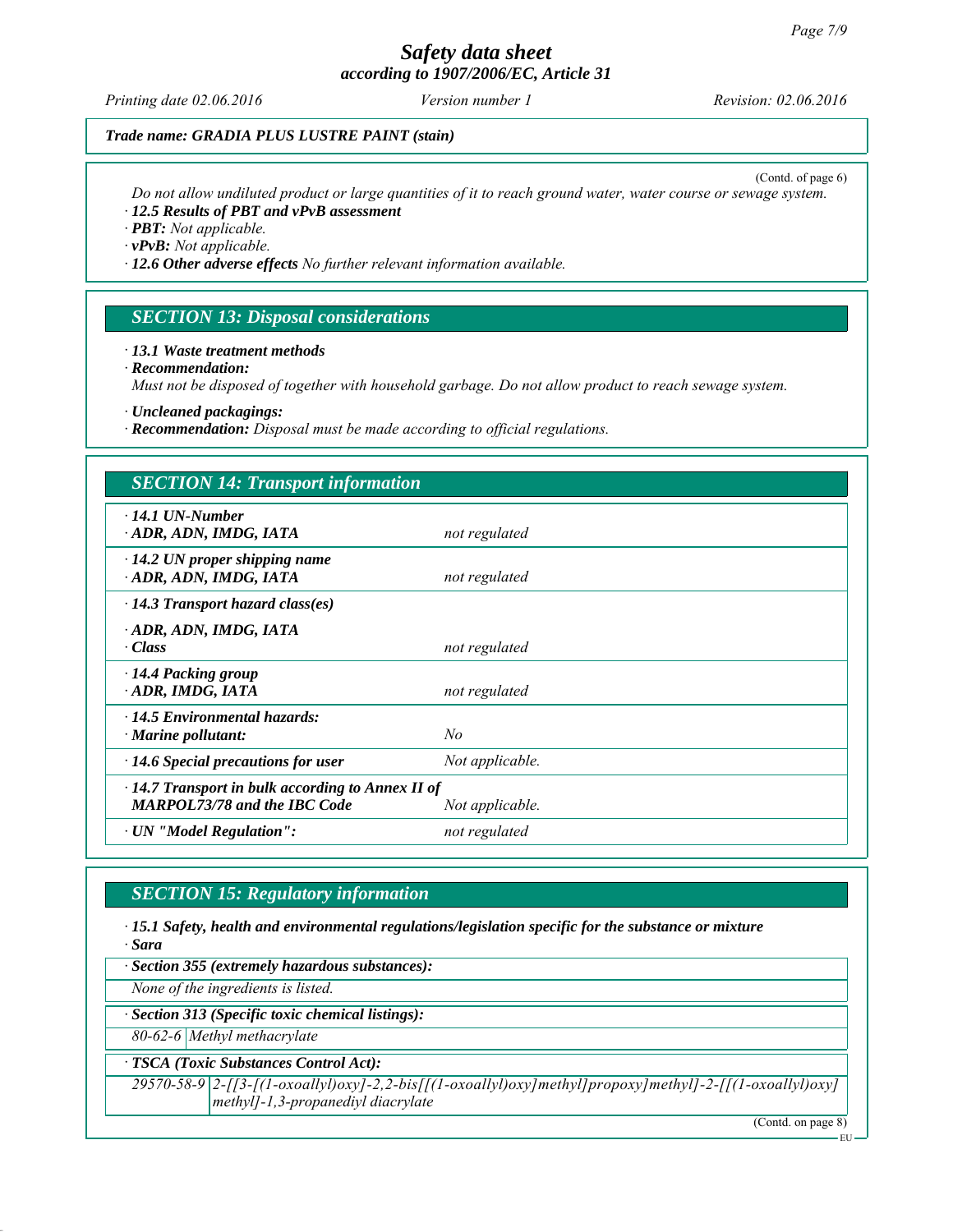*Printing date 02.06.2016 Revision: 02.06.2016 Version number 1*

# *Trade name: GRADIA PLUS LUSTRE PAINT (stain)*

|                  | (Contd. of page 7)                                                 |
|------------------|--------------------------------------------------------------------|
|                  | 75980-60-8 $diphenyl(2, 4, 6-trimethylbenzoyl)phosphine oxide$     |
|                  | 80-62-6 Methyl methacrylate                                        |
|                  | 82799-44-8 2,4-Diethyl-9H-thioxanthen-9-one                        |
|                  | $\overline{13463-67-7}$ titanium dioxide                           |
|                  | 5580-57-4 $C.I.$ Pigment Yellow 93                                 |
|                  | 5280-78-4 CI Pigment Red 144                                       |
|                  | $81-77-6$ C.I. Pigment Blue 60                                     |
| · Proposition 65 |                                                                    |
|                  | Chemicals known to cause cancer:                                   |
|                  | 13463-67-7 titanium dioxide                                        |
|                  | Chemicals known to cause reproductive toxicity for females:        |
|                  | None of the ingredients is listed.                                 |
|                  | Chemicals known to cause reproductive toxicity for males:          |
|                  | None of the ingredients is listed.                                 |
|                  | · Chemicals known to cause developmental toxicity:                 |
|                  | None of the ingredients is listed.                                 |
|                  | · Carcinogenic categories                                          |
|                  | <b>EPA</b> (Environmental Protection Agency)                       |
|                  | 80-62-6 Methyl methacrylate<br>E, NL                               |
|                  | · TLV (Threshold Limit Value established by ACGIH)                 |
|                  | 80-62-6 Methyl methacrylate<br>A4                                  |
|                  | $13463-67-7$ titanium dioxide<br>A4                                |
|                  | · MAK (German Maximum Workplace Concentration)                     |
|                  | 13463-67-7 titanium dioxide<br>3A                                  |
|                  | · NIOSH-Ca (National Institute for Occupational Safety and Health) |
|                  | 13463-67-7 titanium dioxide                                        |

*∙ Directive 2012/18/EU*

*∙ Named dangerous substances - ANNEX I None of the ingredients is listed.*

*∙ 15.2 Chemical safety assessment: A Chemical Safety Assessment has not been carried out.*

# *SECTION 16: Other information*

#### *∙ Relevant phrases*

*H225 Highly flammable liquid and vapour.*

*H315 Causes skin irritation.*

*H317 May cause an allergic skin reaction.*

*H335 May cause respiratory irritation.*

*H361f Suspected of damaging fertility.*

*∙ Classification according to Regulation (EC) No 1272/2008 Calculation method*

*∙ Department issuing MSDS: Regulatory affairs*

*∙ Contact: msds@gceurope.com*

*∙ Abbreviations and acronyms:*

*RID: Règlement international concernant le transport des marchandises dangereuses par chemin de fer (Regulations Concerning the International Transport of Dangerous Goods by Rail)*

*IATA-DGR: Dangerous Goods Regulations by the "International Air Transport Association" (IATA)*

(Contd. on page 9)